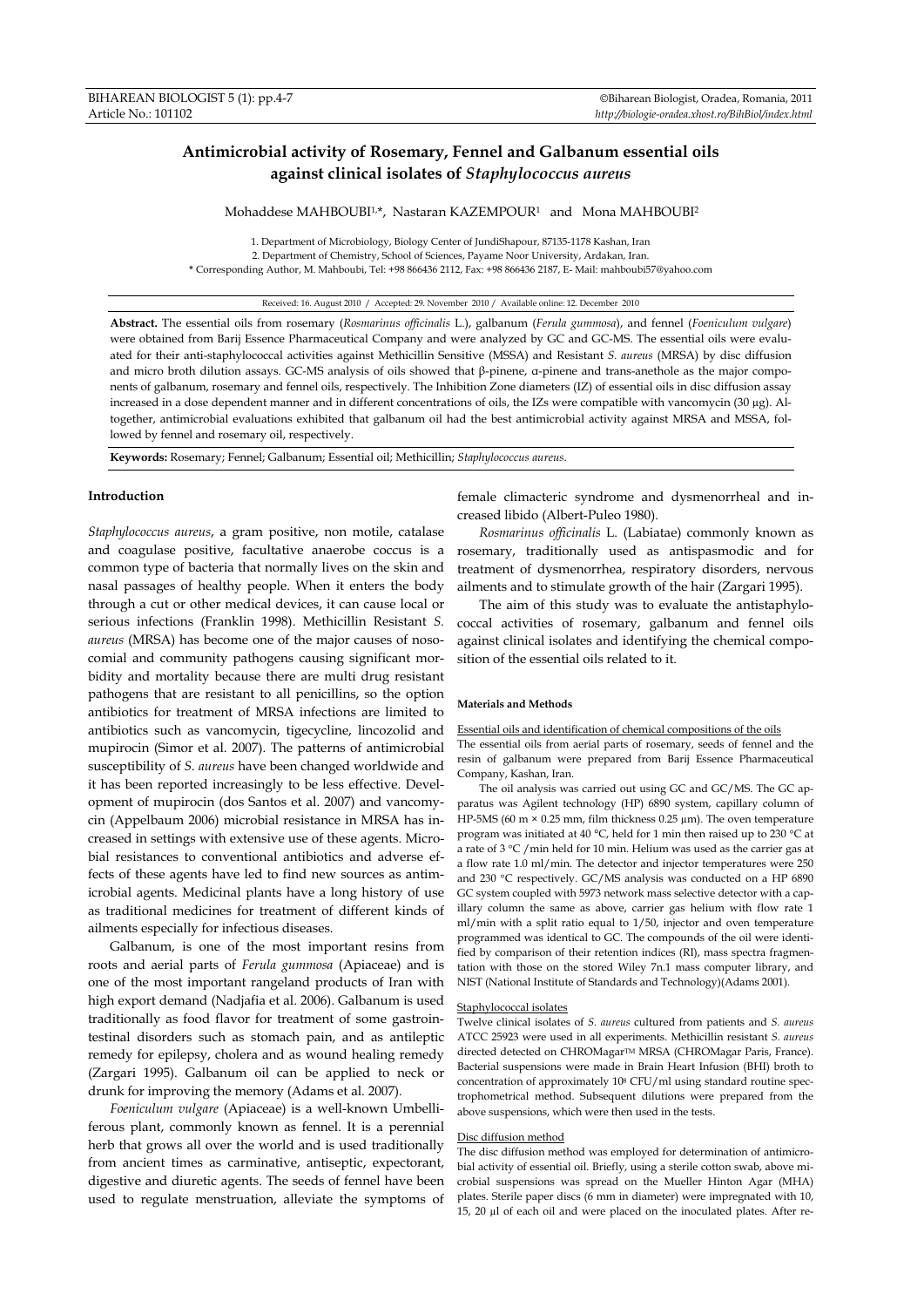maining at 4 °C for 2 h, plates were incubated for 24 h at 37 °C. The diameters of the inhibition zones were measured in millimeters. All tests were performed in triplicate (NCCLS 2009).

# Determination of minimum inhibitory and bactericidal concentrations

The minimum inhibitory concentration (MIC) and minimum bactericidal concentration (MBC) values of oil were determined by micro broth dilution assay. The oil was twofold serially diluted with 10% DMSO containing 32-0.0125 µl/ml of oil. These dilutions were prepared in a 96-well micro titter plate. Cation adjusted Muller Hinton broth was used as broth media. After shaking, 100  $\upmu$ l of oil was added to each well. The above microbial suspensions were diluted (1-5  $x10$ <sup>6</sup> CFU/ml) and then 100 µl was added to each well and incubated at 35 °C. MIC was defined as the lowest concentration of oil that inhibits bacteria after 24. MBC value was the first well that showed no growth on Manitol Salt Agar (NCCLS 2009).

## **Results**

Analyses of galbanum oil revealed forty four components which accounted for 100% of the total composition of oil, βpinene (43.1%) and α-pinene (5.4%) were the main component of essential oil followed by β-cubebene (4.9%), epibicyclosesquiphellandrene (4.4%), p-cymene and 4-terpineol (4.1%) (Table 1).

| Table1. Chemical composition of F. gummosa essential oil |
|----------------------------------------------------------|
| ( <sup>a</sup> RI: Retention Index).                     |

| Compounds                       | RIa  | (%)  |
|---------------------------------|------|------|
| a-thujene                       | 852  | 2.5  |
| a-pinene                        | 860  | 5.4  |
| $\beta$ - pinene                | 905  | 43.1 |
| $β$ - myrcene                   | 915  | 0.6  |
| 3-carene                        | 931  | 0.6  |
| p-cymene                        | 942  | 4.1  |
| $\beta$ - phellandrene          | 946  | 0.3  |
| 1-limonene                      | 949  | 0.8  |
| Trans sabinene hydrate          | 980  | 1.2  |
| Cis sabinene hydrate            | 1007 | 12   |
| 4-terpineol                     | 1080 | 4.1  |
| cyclosativene                   | 1276 | 0.6  |
| a-copaene                       | 1288 | 0.7  |
| $\beta$ -elemene                | 1303 | 0.6  |
| alloaromadendrene               | 1334 | 0.8  |
| Delta selinene                  | 1341 | 1.7  |
| Epi-bicyclosesquiphellandrene   | 1351 | 44   |
| soledene                        | 1374 | 0.6  |
| Gamma-cadinene                  | 1384 | 4.1  |
| a-amorphene                     | 1385 | 1.8  |
| Cis calamenene                  | 1387 | 1.0  |
| Delta cadinene                  | 1390 | 2.0  |
| eremophilene                    | 1393 | 0.7  |
| $\beta$ - bisabolene            | 1404 | 0.8  |
| spathulenol                     | 1442 | 2.7  |
| guaiol                          | 1459 | 0.9  |
| Cadina-1,4-diene                | 1476 | 0.8  |
| Beta cubebene                   | 1506 | 4.9  |
| bulnesol                        | 1528 | 1.2  |
| 14-norcadin-5-en-4-one isomer A | 1532 | 1.4  |
| viridiflorol                    | 1534 | 0.6  |

Thirty three components were identified from rosemary essential oil representing 89.8% of the total oil. The major followed by verbenone (8.6%), camphor (6.8%) and camphene (6.3%) (Table 2).

Among twenty six identified components of fennel oil, representing 99.9% of total composition, trans-anethole (56.6%), β-thujone (13.2%) were found as the major compounds. p-anisaldehyde (8.7%), fenchone (7.42%) were other main components of fennel oil (Table 3).

The antistaphylococcal activity of essential oils by disc diffusion method exhibited that this effect increased in a dose dependent manner. Inhibition zone diameters of galbanum, fennel and rosemary oils were in compatible with vancomycin (30 μg) at 10, 15,  $>$  20 μl of oils, respectively.

**Table2.** Chemical composition of *R. officinalis* L. essential oil.

| Compounds                                        | RI   | (%)  |
|--------------------------------------------------|------|------|
| tricyclene                                       | 844  | 0.5  |
| α- pinene                                        | 863  | 21.5 |
| camphene                                         | 873  | 6.3  |
| $\beta$ - pinene                                 | 898  | 3.5  |
| 3-octanone                                       | 900  | 0.8  |
| β- myrcene                                       | 914  | 1.6  |
| p-cymene                                         | 944  | 3.0  |
| 1,8-cineole                                      | 950  | 15.2 |
| 1-limonene                                       | 951  | 2.8  |
| Linalool                                         | 1015 | 2.6  |
| chrysanthenone                                   | 1018 | 1.0  |
| Camphor                                          | 1038 | 6.8  |
| borneol                                          | 1069 | 8.6  |
| 4-terpineol                                      | 1077 | 1.5  |
| verbenone                                        | 1097 | 8.6  |
| (+)-2,2,3-trimethylcyclopent-<br>3-ene-1-ethanol | 1102 | 1.0  |
| geraniol                                         | 1151 | 1.8  |
| Borneol acetate                                  | 1174 | 6.1  |
| Trans caryophyllene                              | 1321 | 1.7  |
| Caryphyllene oxide                               | 1433 | 1.7  |

**Table3.** Chemical composition of *F. vulgare* L. essential oil.

| Compounds                                                | RI   | (%)  |
|----------------------------------------------------------|------|------|
| a-pinene                                                 | 855  | 0.4  |
| sabinene                                                 | 892  | 0.2  |
| $\beta$ -pinene                                          | 894  | 0.1  |
| β- myrcene                                               | 912  | 0.1  |
| p-cymene                                                 | 936  | 0.2  |
| 1,8-cineole                                              | 942  | 0.3  |
| 1-limonene                                               | 948  | 4.2  |
| fenchone                                                 | 992  | 7.42 |
| camphor                                                  | 1032 | 0.3  |
| p-allylanisole                                           | 1089 | 3.4  |
| carvone                                                  | 1122 | 1.4  |
| m-anisaldehyde                                           | 1126 | 1.4  |
| p-anisaldehyde                                           | 1141 | 8.7  |
| Trans anethole                                           | 1185 | 56.6 |
| $\beta$ -thujaplicin                                     | 1269 | 13.2 |
| 1-m-anisyl-1-propanone                                   | 1320 | 0.2  |
| 1-(4-methoxyphenyl)-2-methyl-6-<br>methoxy benzimidazole | 2103 | 0.2  |
| 1-propanone,1-(4-methoxy phenyl)                         | 2161 | 0.7  |

components were α-pinene (21.5%) and 1,8-cineole (15.2%) 11.6-34.2 mm at 10-20 μl of galbanum oil with the highest in-The diameter of growth inhibition zones ranged from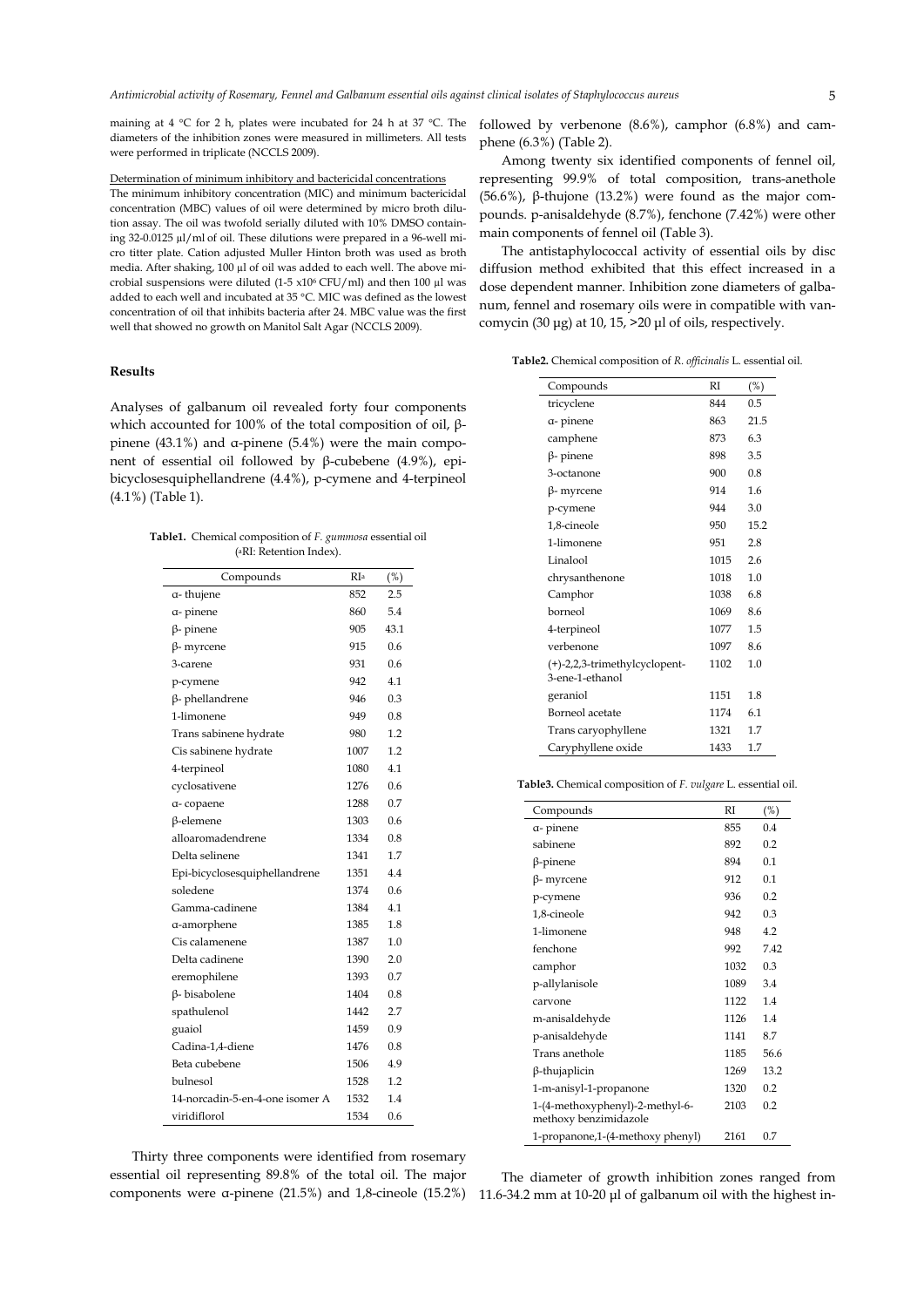hibition zone value observed 25.6 mm at 10 μl of essential oil. **Discussion** 

Fennel oil had antistaphylococcal activity with IZ of 7.2- 24.1 mm at 20 μl of essential oil, the highest IZ was related to 2 clinical isolates of *S. aureus* in the ranges of 21.9-24.1 mm. 10 μl of Galbanum oil against under study isolates showed that seven isolates had IZ upper than 15 mm. 15 μl of fennel oil on 13 isolates of *S. aureus* showed that 3 isolates had IZ upper than 15 mm. Rosemary oil had IZs in the ranges of 7.9-15.2 mm. At 20 μl of oil, the IZs of all isolates were lower than that of 15 mm, disc diffusion assay exhibited that galbanum oil had the best antistaphylococcal activity followed by fennel and rosemary oil, respectively (Table 4).

In quantitatively test, the MIC, MBC values of galbanum, fennel, rosemary oils were in the ranges of 8-32, 4-32, 8-32 μl/ml. nine, eight, nine out of 13 isolates of *S. aureus* had the MIC values of 8, 16, 16 μl/ml for galbanum, fennel, rosemary oils, respectively. The almost MBC values for galbanum, fennel, rosemary oils were 16, 32, 32 μl/ml (Table 5).

Three tested essential oils exhibited different degrees of antimicrobial activities against clinical isolates of *S. aureus*. The maximum anti-staphylococcal activity was shown by galbanum oil, followed by fennel and rosemary oils. Eftekhar et al (2004) reported the antibacterial activity of 25 μl of galbanum oil with β-pinene (50.1%) and α-pinene (18.3%) as main components by disc diffusion test against *S. aureus* ATCC 25923. Galbanum oil containing α-pinene (14.3%), β-pinene (14.1%) and sabinene (40.1%) inhibited the growth of *S. aureus* at MIC value of 3.125 μl/ml (Abedi et al. 2008). In this study, the chemical composition of galbanum oil is like as Eftekhar et al study (2004) and sabinene was not found in chemical composition of under study galbanum oil.

The antimicrobial activity of galbanum oil can be explained by its main components. β-pinene and α-pinene are bicycle monoterpene hydrocarbon and are precursors of many flavors and fragrances. α-pinene finds in sage, signi-

**Table 4.** Antistaphylococcal activity of essential oils by disc diffusion method. (MR=Methicillin Resistance; MS=Methicillin Sensitive; \*= millimeter)

|                   |           | Inhibition Zone Diameters (mm*) |                |                |                      |                |                |                   |                |                |                 |
|-------------------|-----------|---------------------------------|----------------|----------------|----------------------|----------------|----------------|-------------------|----------------|----------------|-----------------|
|                   |           | Galbanum oil $(\mu l)$          |                |                | Fennel oil $(\mu l)$ |                |                | Rosemary oil (µl) |                |                | Vancomycin      |
|                   |           | 10                              | 15             | 20             | 10                   | 15             | 20             | 10                | 15             | 20             | $(\mu g)$       |
| S.aureus SA32     | MR        | $12.9 \pm 0.1$                  | $14.5 \pm 0.7$ | $18.4 \pm 0.8$ | $10.9 + 0.1$         | $16.3 \pm 0.4$ | $24.1 \pm 0.1$ | $11.7 \pm 0.4$    | $13.4 \pm 0.2$ | $14.1 \pm 0.1$ | 17.65±0.21      |
| S.aureus SA3      | MR        | $25.6 \pm 0.1$                  | $35.5 \pm 0.7$ | $34.2 \pm 1.7$ | $12.1 \pm 0.1$       | $16.2 \pm 0.5$ | $21.9 \pm 0.2$ | $8.6{\pm}1.9$     | $9.9 \pm 1.5$  | $12.1 \pm 0.1$ | $19.1 \pm 0.14$ |
| S.aureus SAanimal | MR        | $16.4 \pm 0.6$                  | $16.8 \pm 0.2$ | $17.5 \pm 0.6$ | $10.0 \pm 0.6$       | $10.8 \pm 0.3$ | $12.3 \pm 0.4$ | $7.9 \pm 0.1$     | $8.1 \pm 0.1$  | $10.1 \pm 0.1$ | 18.5±0.14       |
| S.aureus SA4      | MR        | $10\pm0.3$                      | $14.3 \pm 0.4$ | $15.7 \pm 0.5$ | $8.7 \pm 0.1$        | $11.4 \pm 0.4$ | $13.1 \pm 0.1$ | $8.1 \pm 0.4$     | $9.3 \pm 0.3$  | $10.7 + 0.5$   | 17.95±0.35      |
| S.aureus SA26     | MR        | $15.4 \pm 0.1$                  | $16.4 \pm 0.1$ | $20.4 \pm 0.0$ | $9.45 \pm 0.1$       | $10.2 \pm 0.4$ | $12.0 \pm 0.0$ | $9.4 \pm 0.9$     | $10.3 \pm 1.3$ | $11.6 \pm 0.5$ | 18.8±0.14       |
| S.aureus SA27     | <b>MS</b> | $14.6 \pm 0.6$                  | $18.6 \pm 0.4$ | $21.5 \pm 0.7$ | $11.1 \pm 0.5$       | $12.3 \pm 0.4$ | $13.1 \pm 0.1$ | $10.0 + 0.0$      | $11.2 \pm 0.1$ | $12.4 \pm 0.1$ | 17.95±0.07      |
| S.aureus SA6538   | MS        | $20.2 \pm 0.3$                  | $23.8 \pm 0.3$ | $26.7 \pm 0.5$ | $14.4 \pm 1.3$       | $14.4 \pm 0.6$ | $16.5 \pm 0.6$ | $7.8 \pm 0.3$     | $8.8 \pm 0.3$  | $9.7 \pm 0.42$ | 19.1±0.77       |
| S.aureus SA25923  | <b>MS</b> | $15.8 \pm 0.4$                  | $19.4 \pm 0.2$ | $22.7 \pm 0.4$ | $8.7 \pm 0.6$        | $10.9 \pm 0.1$ | $12.3 \pm 0.4$ | $8.5 \pm 0.7$     | $8.8 \pm 0.3$  | $10.1 \pm 0.1$ | $20.2 \pm 0.28$ |
| S.aureus SA8      | <b>MS</b> | $11.6 \pm 0.5$                  | $13.9 \pm 0.0$ | $16.2 \pm 0.3$ | $13.3 \pm 0.1$       | $14.0 \pm 0.3$ | $16.1 \pm 0.1$ | $8.0 + 0.1$       | $9.3 \pm 0.6$  | $9.5 \pm 0.71$ | $19.6 \pm 0.28$ |
| S.aureus SA6      | MR        | $13.0 \pm 0.0$                  | $16.3 \pm 0.4$ | $17.9 \pm 0.1$ | $9.9 \pm 0.8$        | $14.1 \pm 0.1$ | $16.0 \pm 0.1$ | $9.7 \pm 1.2$     | $13.3 \pm 0.4$ | $15.2 \pm 0.3$ | $24.6 \pm 0.98$ |
| S.aureus SA 31    | MR        | $12.4 \pm 0.7$                  | $16.4 \pm 0.7$ | $17.8 \pm 0.4$ | $8.5 \pm 0.4$        | $10.9 \pm 0.7$ | $12.5 \pm 0.3$ | $11.6 \pm 0.4$    | $13.2 \pm 0.3$ | $14.1 \pm 0.1$ | $21.8 \pm 0.28$ |
| S.aureus SA 33    | <b>MS</b> | $17.7 \pm 0.9$                  | $22.9 \pm 0.1$ | $25.0 \pm 0.1$ | $12.9 \pm 1.2$       | $15.6 \pm 0.1$ | $18.1 \pm 0.1$ | $9.0 \pm 0.7$     | $9.9 \pm 0.1$  | $10.7 + 0.4$   | $22.2 \pm 0.56$ |
| S.aureus SA 34    | MR        | $20.0 \pm 0.0$                  | $24.2 \pm 0.3$ | $26.7 \pm 0.5$ | $9.9 \pm 0.8$        | $13.4 \pm 0.0$ | $14.5 \pm 0.1$ | $11.0 \pm 0.2$    | $10.9 + 0.9$   | $12.7 \pm 0.6$ | 21.9±0.99       |

**Table 5.** The antistaphylococcal activity of essential oils by micro broth dilution assay. [MIC = Minimal Inhibitory Concentration; MBC=minimal bactericidal cincentration]

|                            | Galbanum oil<br>$(\mu l/ml)$ |     |                | Fennel oil<br>$(\mu l/ml)$ |     | Rosemary oil<br>$(\mu l/ml)$ |     | Vancomycin<br>$(\mu g/ml)$ |  |
|----------------------------|------------------------------|-----|----------------|----------------------------|-----|------------------------------|-----|----------------------------|--|
|                            | MIC                          | MBC | MIC            | MBC                        | MIC | <b>MBC</b>                   | MIC | <b>MBC</b>                 |  |
| S. aureus 25923            | 16                           | 32  | 16             | 32                         | 16  | 32                           | 1   | $\overline{2}$             |  |
| S. aureus SA4              | 8                            | 8   | 16             | 32                         | 8   | 8                            | 1   | $\overline{2}$             |  |
| S. aureus SA8              | 8                            | 8   | 16             | 32                         | 8   | 8                            | 0.5 | 0.5                        |  |
| S. aureus SA6              | 8                            | 8   | 16             | 32                         | 8   | 8                            | 1   | $\overline{2}$             |  |
| S. aureus SA3              | 8                            | 16  | 16             | 32                         | 8   | 16                           | 1   | $\mathbf{1}$               |  |
| S. aureus SA34             | 16                           | 32  | 16             | 32                         | 16  | 32                           | 1   | $\overline{2}$             |  |
| <i>S. aureus</i> SA animal | 16                           | 32  | 16             | 32                         | 16  | 32                           | 0.5 | 1                          |  |
| S. aureus SA 32            | 16                           | 32  | $\overline{4}$ | 8                          | 16  | 32                           | 1   | 1                          |  |
| S. aureus SA 33            | 8                            | 16  | 8              | 16                         | 16  | 32                           | 1   | 1                          |  |
| S. aureus SA 31            | 8                            | 16  | 8              | 16                         | 16  | 32                           | 0.5 | $\mathbf{1}$               |  |
| S. aureus SA 27            | 8                            | 16  | 8              | 16                         | 16  | 32                           | 0.5 | 0.5                        |  |
| S. aureus SA 26            | 8                            | 16  | 8              | 16                         | 16  | 32                           | 0.5 | 0.5                        |  |
| S. aureus SA 6538          | 8                            | 16  | 16             | 32                         | 16  | 32                           | 1   | $\overline{2}$             |  |